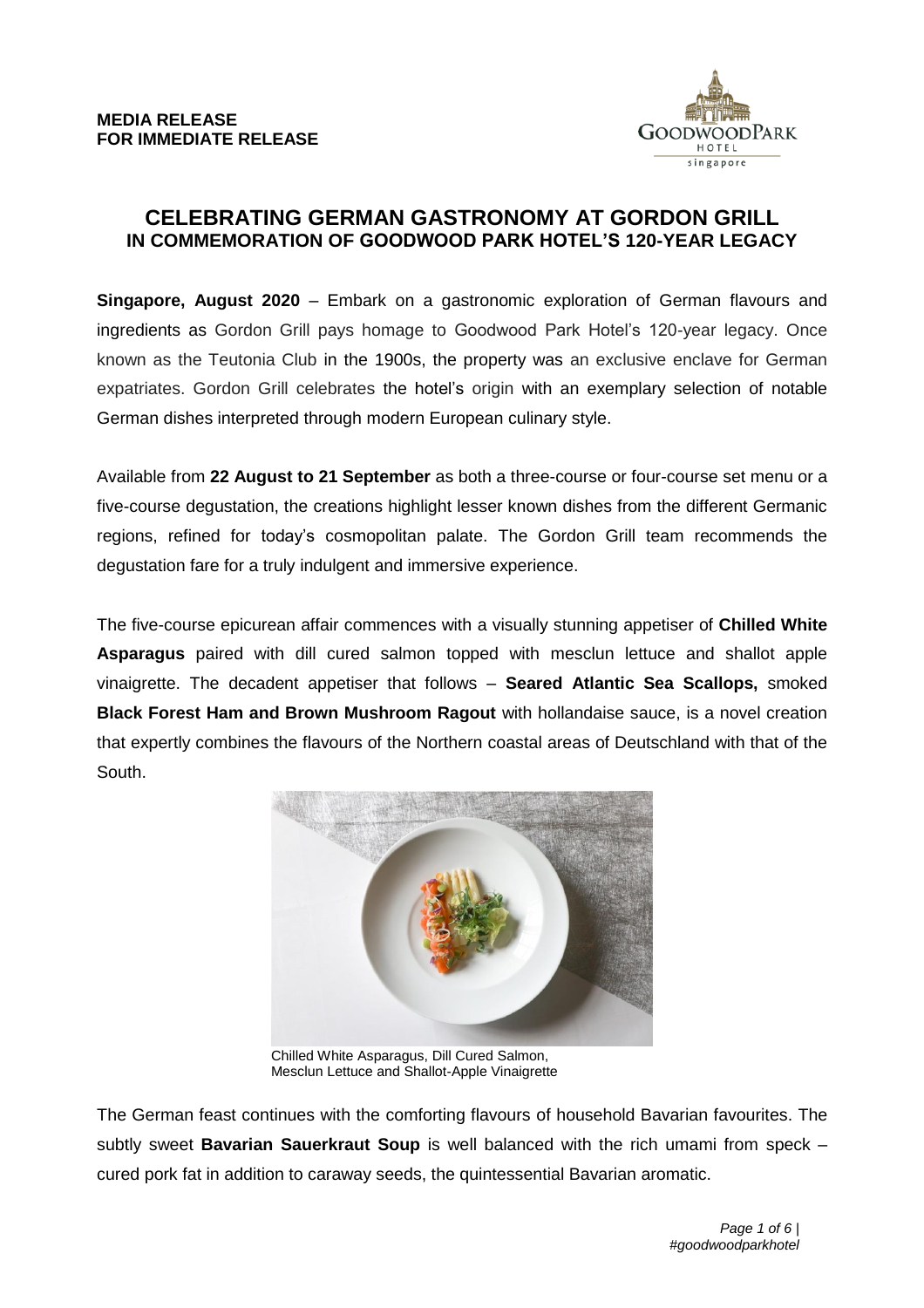

The main course presents a choice between the classic flavours of Bavaria, the **Crispy Pork Belly** served with dark beer and caraway gravy, or the exceptional cuisine of the North with **Panseared Halibut Fillet with Mustard Dill Veloute** and yellowfin tuna. Typically served in Bavaria for Sunday lunch, the pork belly is roasted to perfection in this hearty dish that includes braised savoy cabbage and mini bread dumplings. Halibut, immensely popular seafood found in Northern Germany is served atop an appetising compote of Swedish turnip, leeks and potatoes.



Crispy Bavarian Pork Belly with Dark Beer – Caraway Gravy, Braised Savoy Cabbage and Mini Bread Dumplings

The Duo of delectable German desserts comprising of **Red Grits** served with a luscious bourbon vanilla sauce and a decadent **Dark Cherry Crumble Cheesecake with Hazelnut Ice Cream** will both satiate and satisfy. The tanginess of the Red Grits, a red currant jelly commonly enjoyed in Northern Germany is complemented with the bourbon vanilla sauce making it an irresistible sweet treat. The luxurious dark cherries often found in the Southwestern parts of Germany features prominently in this rich cheesecake paired with creamy hazelnut ice cream to enhance the flavours.

Celebrate Goodwood Park Hotel's 120-year anniversary by savouring the exquisite tastes of Germany at Gordon Grill.

# **Celebration of German Gastronomy at Gordon Grill (22 August to 21 September 2020) 3-Course Set Lunch at \$68++ per person 4-Course Set Lunch and Dinner at \$88++ per person 5-Course Degustation Lunch and Dinner at \$98++ per person**

Guests may place their reservations online at [www.goodwoodparkhotel.com/dining/gordon-grill,](https://www.goodwoodparkhotel.com/dining/gordon-grill) or contact Gordon Grill at 6730 1744 or email: [gordon\\_grill@goodwoodparkhotel.com.](mailto:gordon_grill@goodwoodparkhotel.com)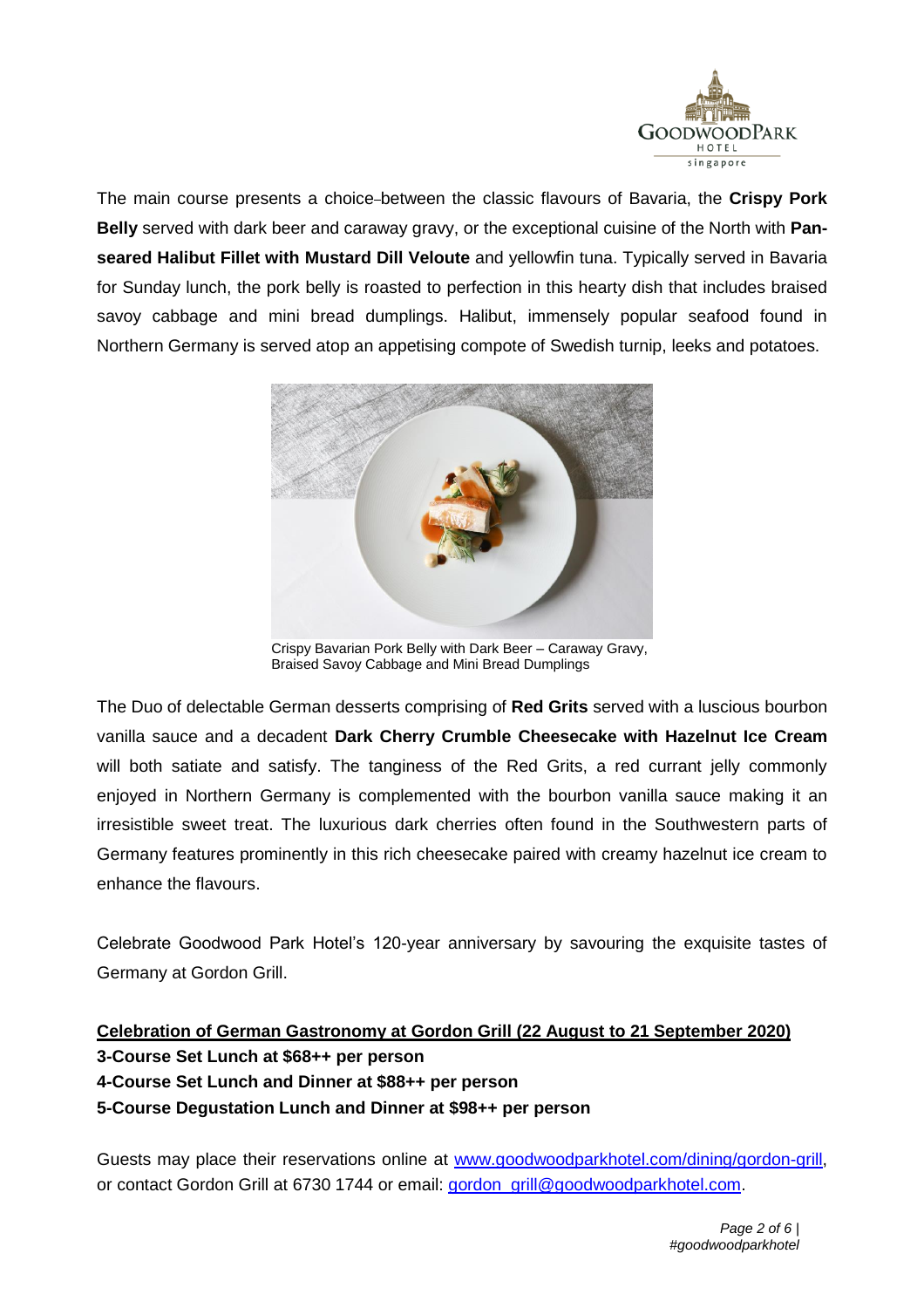

# **Celebration of German Gastronomy**

# **3-Course Set Lunch Menu at \$68++ per person 4-Course Set Lunch and Dinner Menu at \$88++ per person 22 August to 21 September 2020**

#### **Appetiser**

*(Choice of one)*

Pan-fried Duck Breast, Lettuce, Smoked Bacon and Mustard Vinaigrette

Seared Atlantic Sea Scallops, Brown Mushroom Ragout, Black Forest Ham and Hollandaise Sauce

Chilled White Asparagus, Dill Cured Salmon, Mesclun Lettuce and Shallot-Apple Vinaigrette

#### **Soup**

*(Choice of one)*

Bavarian Sauerkraut Soup with Potatoes, Speck and Crème Fraiche

White Onion Crème Soup with Riesling, Black Truffle and Rye Bread Croutons

Consommé of Asparagus with Crevettes and Chervil

#### **Main Course**

*(Choice of one)*

Crispy Bavarian Pork Belly with Dark Beer – Caraway Gravy, Braised Savoy Cabbage and Mini Bread Dumplings

Pan-seared Halibut Fillet with Mustard Dill Veloute, Compote of Swedish Turnip, Leek, Potatoes and Yellowfin Tuna

> Wagyu Beef Fillet Mignon, Grilled White Asparagus, Béarnaise Sauce and Potato Gratin **(Supplement \$15)**

### **Dessert**

*(Choice of one)*

Classic German Red Grits with Bourbon Vanilla Sauce

Dark Cherry Crumble Cheesecake with Hazelnut Ice Cream

Chocolate Passionfruit Crème Bavaroise

Goodwood Blend Coffee or Fine Tea Selection

*Dine-in prices are subject to 10% service charge and prevailing government taxes.*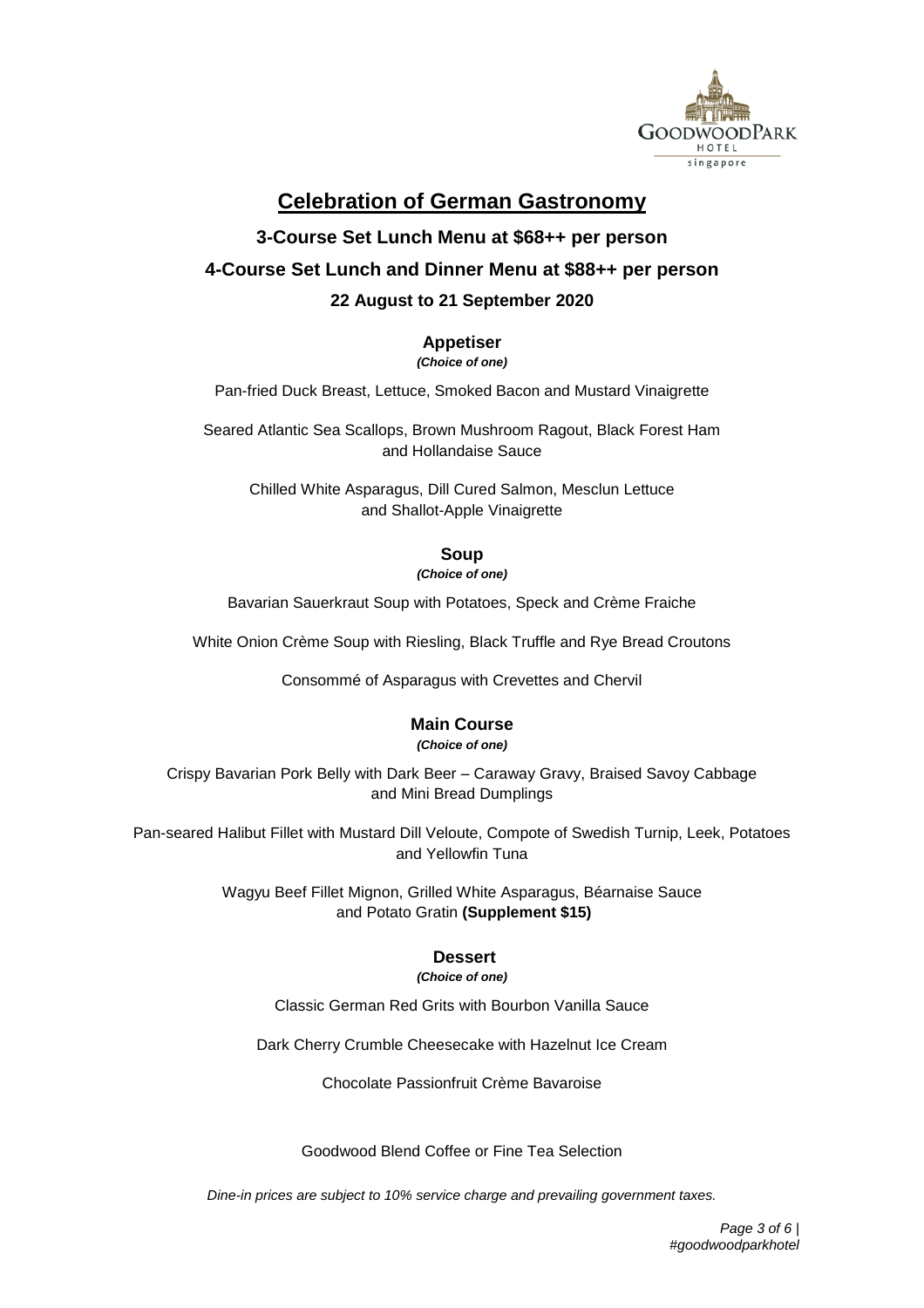

# **Celebration of German Gastronomy**

# **5-Course Degustation Lunch and Dinner Menu 22 August to 21 September 2020**

#### **\$98++ per person**

#### **Appetiser**

Chilled White Asparagus, Dill Cured Salmon, Mesclun Lettuce and Shallot-Apple Vinaigrette

Seared Atlantic Sea Scallops, Brown Mushroom Ragout, Black Forest Ham and Hollandaise Sauce

**Soup**

Bavarian Sauerkraut Soup with Potatoes, Speck and Crème Fraiche

#### **Main Course**

Crispy Bavarian Pork Belly with Dark Beer – Caraway Gravy, Braised Savoy Cabbage and Mini Bread Dumplings

or

Pan-seared Halibut Fillet in Mustard Dill Veloute, Compote of Swedish Turnip, Leek, Potatoes and Yellowfin Tuna

or

Wagyu Beef Fillet "Mignon", White Asparagus, Béarnaise Sauce and Potato Gratin **(Supplement \$15)**

#### **Duo of Desserts**

Classic German Red Grits with Bourbon Vanilla Sauce

and

Dark Cherry Crumble Cheesecake with Hazelnut Ice Cream

Goodwood Blend Coffee or Fine Tea Selection

*Dine-in prices are subject to 10% service charge and prevailing government taxes.*

 *Page 4 of 6 | #goodwoodparkhotel*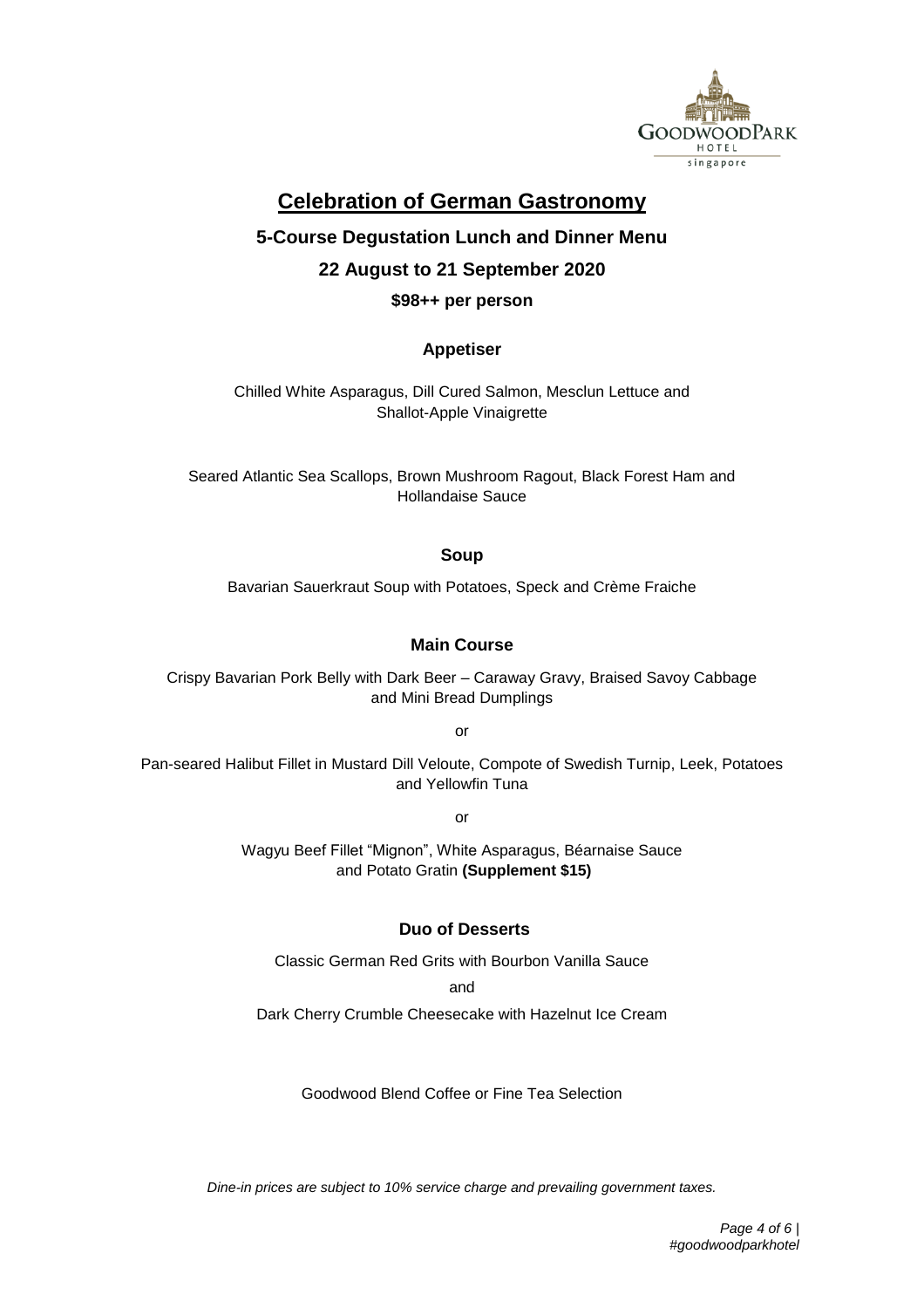

#### **Media Contact:**

Gladys Ng Zhihan Lou Senior Manager Senior Account Executive – Brand & Communications – Brand & Communications Gastro-Sense Pte Ltd Gastro-Sense Pte Ltd

gladys.ng@gastro-sense.com zhihan.lou@gastro-sense.com

Justina Loh Stella Chiang Goodwood Park Hotel Goodwood Park Hotel

Director of Marketing Communications Senior Marketing Communications Executive justina.loh@goodwoodparkhotel.com stella.chiang@goodwoodparkhotel.com

#### **About Goodwood Park Hotel**

An icon on Scotts Road, Goodwood Park Hotel is housed in a uniquely designed building that dates back to 1900. Regarded as a distinguished institution in hospitality circles, the Hotel is also one of the most reputable pioneers of the tourism industry. Much of her original beauty has been faithfully restored and her majestic air artfully accentuated with fluted columns, delicate woodworks, decorative plasterwork and graceful archways. Through the years, she has gained recognition for her exquisite elegance, legendary charm and tradition of excellence, with her Grand Tower gazetted a national monument in 1989. The Hotel has five distinctive restaurants, each providing a unique dining experience, along with a deli, a bar, two outdoor swimming pools and a fitness centre. Committed to ensuring a safe and clean environment for all, the Hotel has been certified as a SG Clean establishment by the Singapore Government, where hygiene and sanitation measures have been inspected and endorsed by appointed assessors.

**Mainline:** Call (65) 6737 7411

**Address: Website**: www.goodwoodparkhotel.com Goodwood Park Hotel **Facebook**: GoodwoodParkHotel 22 Scotts Road **Instagram**: @goodwoodparkhotelsg Singapore 228221 **Hashtag**: #goodwoodparkhotel **Pinterest**: pinterest.com/goodwoodparksg